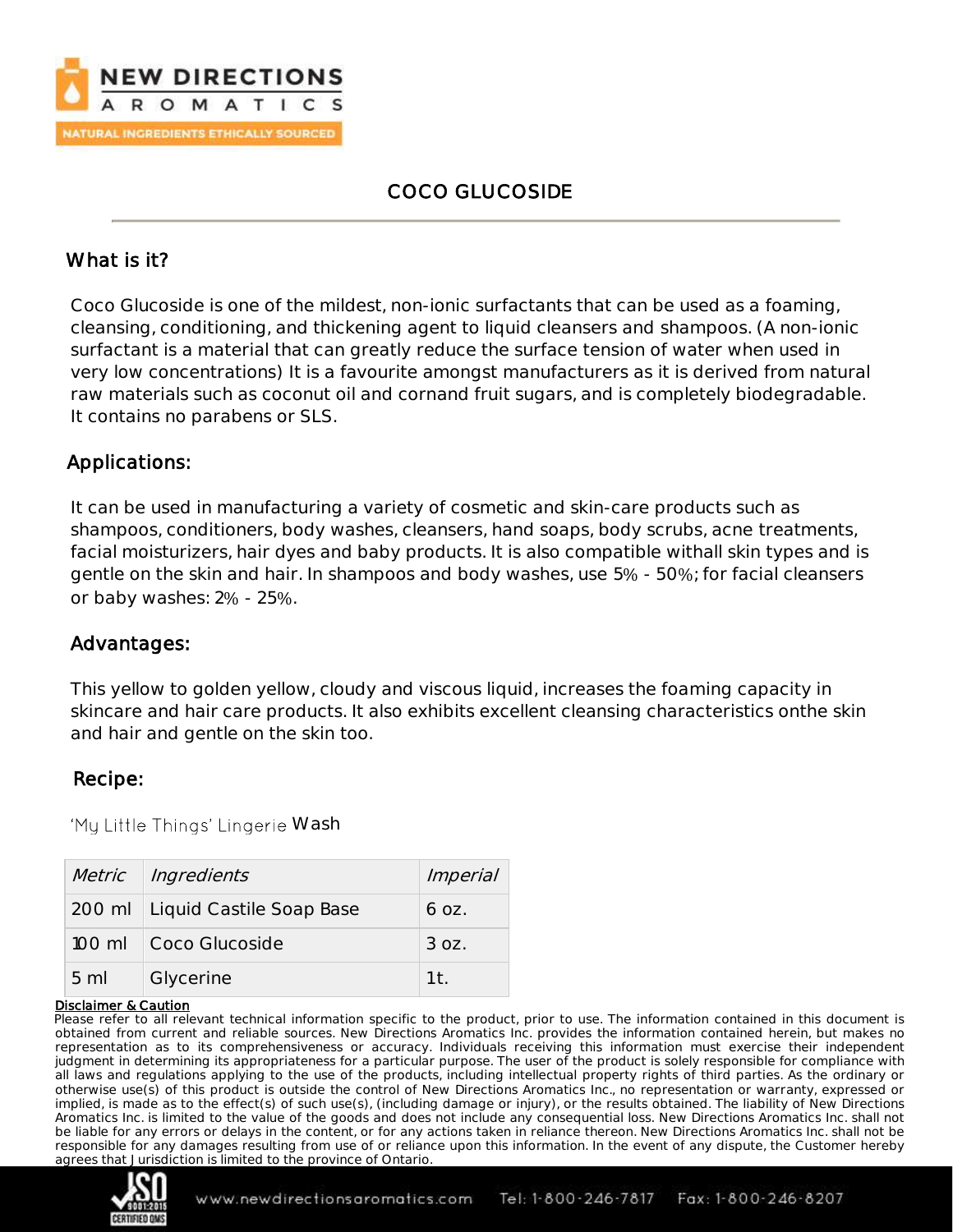

**ATURAL INGREDIENTS ETHICALLY SOURCED** 

|          | 1.25 ml GSE (Grapefruit Seed Extract) $\frac{1}{4}$ t. |                  |
|----------|--------------------------------------------------------|------------------|
| $2.5$ ml | Juniper Berry Essential                                | $1/2$ t.         |
| $2.5$ ml | Litsea Cubeba Essential Oil                            | $\frac{1}{2}$ t. |
| $2.5$ ml | Sweet Basil Essential Oil                              | $\frac{1}{2}$ t. |

Mix the above ingredients together, adding the water only at the very end, and veryslowly, to thin your product to your preferred consistency.

Tip: Put this in a small travel bottle for rinsing out your 'little things' at the end of the day...and in a pinch, you have a shampoo and body wash as well!

## Lab Notes:

### Here are some UP (unpreserved) APG products processing hints:

Magnesium Oxide is used as a peroxide stabilizer in the bleaching step of the APG Surfactant manufacturing process. Unbleached APG Surfactants have a dark brown color. Coco Glucoside, UP products are supplied at pH 11.5 - 12.5 and contain 300-500ppm Magnesium Hydroxide which is not water soluble, hence the hazy appearance. If you add the Coco Glucoside, UP product to water, you just transfer the haze. You mustfirst reduce the pH of the Coco Glucoside, UP solution (not the concentrated product assupplied) to 7-8 with any acid. This converts Mg(OH)2 to a soluble Mg++ salt and the solution will clear at pH 7-8. Once this "dehazing step" is done, you can add the remaining ingredients and the product should remain clear. (Factor is 0.9*%* Citric acid by wt. Coco Glucoside, UP. For example 100 lbs. of APG would require 0.9 lbs. of anhydrous citric acid to adjust pH to 8)

Since Coco Glucoside, UP products contain a small amount of carbonate there will be arelease of CO2 on neutralization which may lead to foam generation. However this can be avoided simply by diluting the Coco Glucoside, UP product into the batch prior to neutralizing. For most applications the order of addition of Coco Glucoside, UP productswill not be a concern. However there are cases where the order of addition will be important. For instance when using rheology modifying polymers (i.e. Xanthan Gum to suspend beads, abrasives, etc.) it is recommended to allow all air bubbles to escape before combining the surfactant and polymer phases in order to prevent air entrainment.In this case the neutralization step should be done before combining the phases. Also we do not recommend adding concentrated acids directly to undiluted Coco

#### Disclaimer & Caution

Please refer to all relevant technical information specific to the product, prior to use. The information contained in this document is obtained from current and reliable sources. New Directions Aromatics Inc. provides the information contained herein, but makes no representation as to its comprehensiveness or accuracy. Individuals receiving this information must exercise their independent judgment in determining its appropriateness for a particular purpose. The user of the product is solely responsible for compliance with all laws and regulations applying to the use of the products, including intellectual property rights of third parties. As the ordinary or otherwise use(s) of this product is outside the control of New Directions Aromatics Inc., no representation or warranty, expressed or implied, is made as to the effect(s) of such use(s), (including damage or injury), or the results obtained. The liability of New Directions Aromatics Inc. is limited to the value of the goods and does not include any consequential loss. New Directions Aromatics Inc. shall not be liable for any errors or delays in the content, or for any actions taken in reliance thereon. New Directions Aromatics Inc. shall not be responsible for any damages resulting from use of or reliance upon this information. In the event of any dispute, the Customer hereby agrees that Jurisdiction is limited to the province of Ontario.